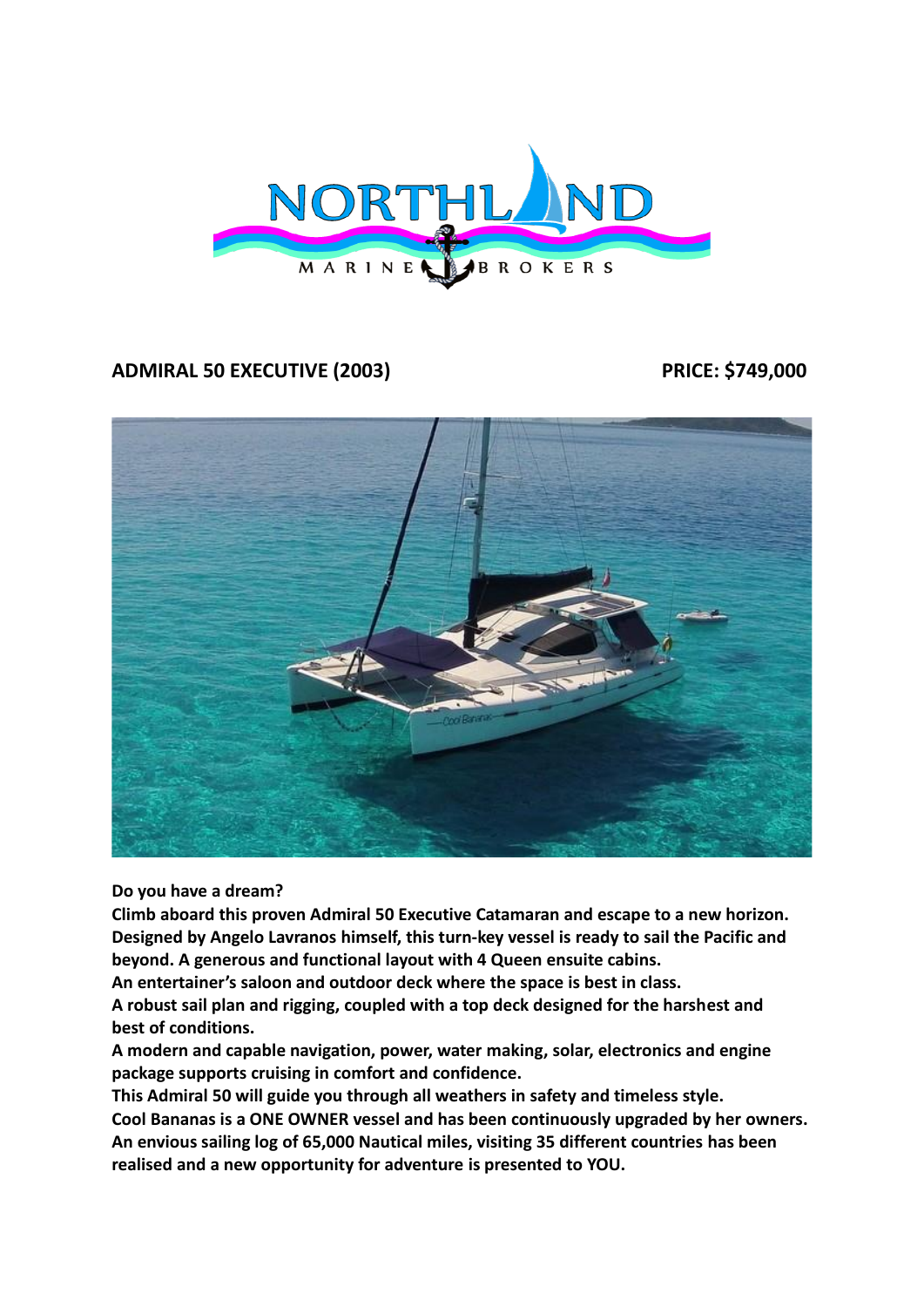**You too can have the experiences enjoyed by her owners of 17 years.** 

**Cool Bananas was built for the 2004 Miami Boat Show as a demonstrator and acquired in 2005 by her current owners where they began their journey from Florida to the Caribbean and beyond.** 

**All set up with a mind for the cruising season ahead, our vendors have a change in course. Enjoy Hookah diving from the easy access LED lit transom and cockpit.** 

**A cold beverage and ocean offerings on your generous Captain's entertainer table.** 

**Or lounge in the large and airy temperature-controlled saloon and living quarters.** 

**Watch your sails set from the helm and ponder your cruising guide for that next adventure.**

**Cool Bananas is the** *"Admiral of the Fleet".* **Realise your dream. Be the Captain of your destiny. Explore and escape!**



| <b>Manufacturer:</b> | <b>Admiral Yachts</b>       |
|----------------------|-----------------------------|
| Model:               | <b>Admiral 50 executive</b> |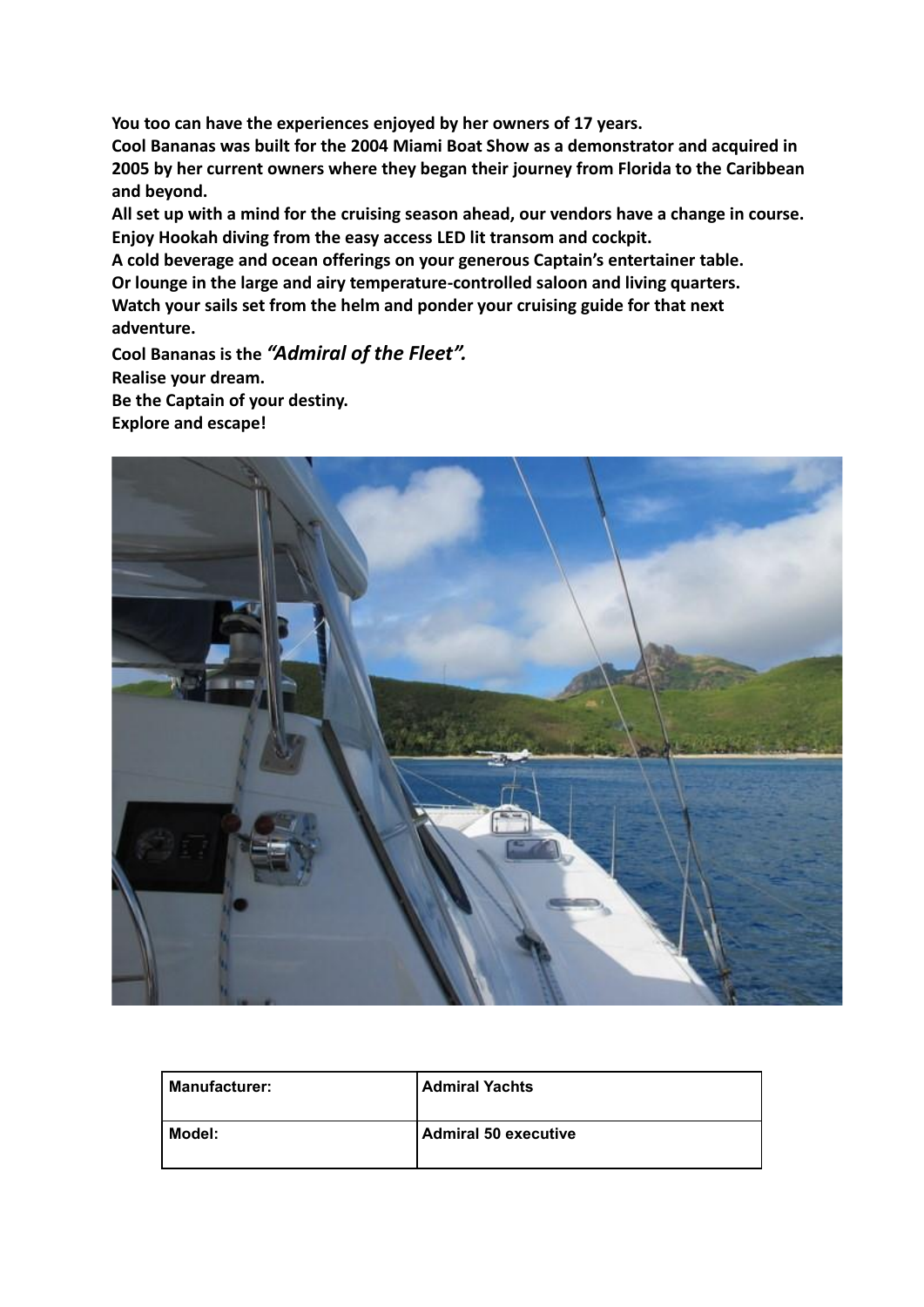| L.O.A.:                        | h <sub>5m</sub>                                               |
|--------------------------------|---------------------------------------------------------------|
| L.W.L.:                        | 15 <sub>m</sub>                                               |
| Beam:                          | 8.5 <sub>m</sub>                                              |
| <b>Draft Min/Max:</b>          | 1.5 <sub>m</sub>                                              |
| <b>Bridgdeck Clearance:</b>    | <b>63cm</b>                                                   |
| <b>Bridgedeck Length:</b>      | 9.4 <sub>m</sub>                                              |
| Engines: 2                     | Volvo Penta D2-50hp with S130 Saildrives<br>and Folding Props |
| Displacement:                  | 11.5 ton                                                      |
| <b>Mast Height From Water:</b> | 20.7m                                                         |
| <b>Mast height From Deck:</b>  | 17.4m                                                         |
| <b>Berths:</b>                 | 8                                                             |
|                                |                                                               |
| <b>Staterooms:</b>             | 4 x queen berths                                              |
| Heads:                         | 4 x heads with showers                                        |
| <b>Fuel Capacity:</b>          | 750 litres                                                    |
| <b>Fresh Water Capacity:</b>   | <b>1,000 litres</b>                                           |
| <b>Mainsail Area:</b>          | 80 sq metres                                                  |
| <b>Foresail Area:</b>          | 45 sq metres                                                  |
| <b>Spinnaker Area:</b>         | 86 sq metres                                                  |
| Designer:                      | <b>Angelo Lavranos</b>                                        |
|                                |                                                               |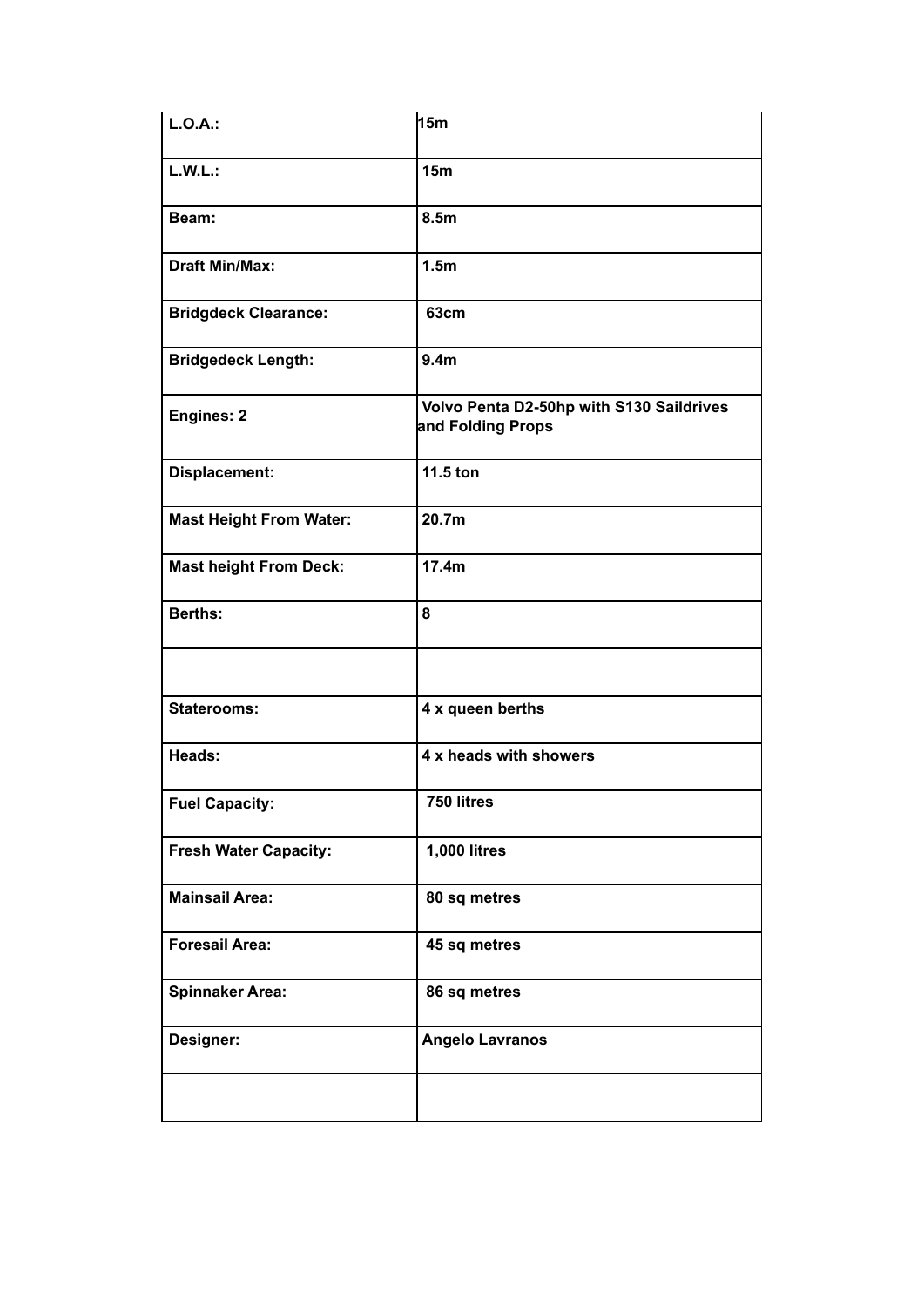## **ANCHORING & MOORING:**

| 3 x single bow rollers                                                                | Lofrans cayman electric windless<br>60 x 10mm galvanized chain<br>6 x 16mm mooring warps<br>1 X fortress anchor with rope & chain |  |
|---------------------------------------------------------------------------------------|-----------------------------------------------------------------------------------------------------------------------------------|--|
| 1 x rocna design Anchor                                                               |                                                                                                                                   |  |
| custom bridal system for anchoring                                                    |                                                                                                                                   |  |
| 6 x cylindrical fenders                                                               |                                                                                                                                   |  |
| <b>DECK HARDWARE:</b>                                                                 |                                                                                                                                   |  |
| Lewmar mainsheet system                                                               | Main traveler control fitted on targa wing                                                                                        |  |
| Mainsheet winch (lewmar 56) in front of helm station                                  | Genoa tracks & cars (Lewmar)                                                                                                      |  |
| Genoa & asymmetric winches in cockpit area                                            | Spinlock jammers                                                                                                                  |  |
| (Lewmar 46)<br><b>Various blocks</b>                                                  |                                                                                                                                   |  |
|                                                                                       |                                                                                                                                   |  |
| <b>ELECTRICS:</b>                                                                     |                                                                                                                                   |  |
| 1 x 105-amp starter battery per engine                                                | 1 x Battery switch                                                                                                                |  |
| <b>Custom switch panel</b>                                                            | 12volt outlet                                                                                                                     |  |
| DC panel                                                                              | <b>AC panel</b>                                                                                                                   |  |
| 2 x 220 volt plug points in galley                                                    | 1 x 220 volt plug point in each cabin                                                                                             |  |
| 5 x 220 volt plug points in Saloon                                                    | 1 x 12-volt fan in each cabin                                                                                                     |  |
| 6 x deep cycle batteries for house supply (total 800<br>amps) (2016)                  | <b>Washing machine (2008)</b>                                                                                                     |  |
| CTEK M300 Inverter/charger (2016)                                                     | Watermaker 60I/hr energy recovery (2018)                                                                                          |  |
| 6 X 120w solar panels with controllers (2016)                                         | 220-volt shore power cable                                                                                                        |  |
| <b>ELECTRONICS:</b>                                                                   |                                                                                                                                   |  |
| Raymarine wind, speed, and depth (2016)                                               | Raymarine autopilot (2016) with GPS                                                                                               |  |
| Icom 700pro SSB with pactor 3 modem                                                   | Icom HF radio 710                                                                                                                 |  |
| Icom VHF radio 402 with exterior commander mic                                        | <b>Radio with CD shuttle</b>                                                                                                      |  |
| 2 x Interior speakers in saloon                                                       | 2 x Exterior waterproof speakers                                                                                                  |  |
| <b>ENGINES:</b>                                                                       |                                                                                                                                   |  |
| 2 x Volvo Penta 50hp marine diesel with saildrive and<br>fresh water – cooling (2018) | Wet muffler exhaust with waterlocks                                                                                               |  |
| 1 x Exhaust vent in each engine compartment                                           | Morse control at helm station                                                                                                     |  |
| 2 x instrument panels                                                                 | 2 x Volvo Penta folding 3 blade props (2018)                                                                                      |  |
| <b>GALLEY:</b>                                                                        |                                                                                                                                   |  |
| <b>Tops finished in Surrino</b>                                                       | 1 x 115 litre 12volt fridge or freezer (Ohaul 2008)                                                                               |  |
| Side panels in stippled paint finish with doors and                                   | 3 burner stainless steel gas hob with oven                                                                                        |  |
| trims in cherry                                                                       |                                                                                                                                   |  |
| 1 x 193 litre 12volt fridge/freezer (2020)<br><b>Trash bin</b>                        | <b>Double sink stainless</b>                                                                                                      |  |
|                                                                                       |                                                                                                                                   |  |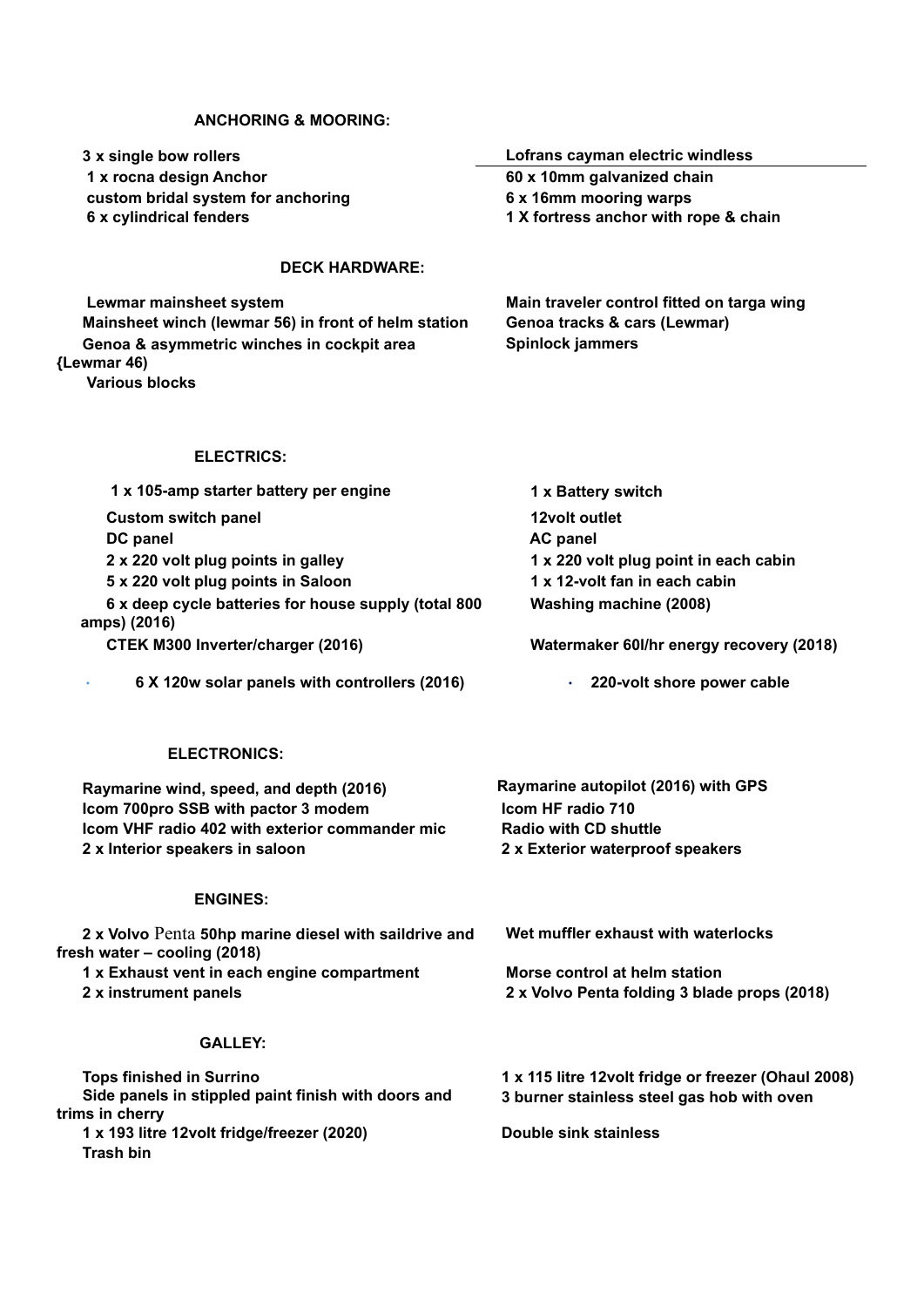## **HATCHES & PORTS:**

 **2 x 500 x 500 saloon hatches for good ventilation 12 x Additional hatches in hull and forward** 

## **Meaver 12 x portlights with screens**

**cabins**

**HULL: (Constructed to designer specification utilizing)**

 **A tissue layer is applied to the gelcoat throughout the entire boat to prevent osmosis.**

 **International antifowl is applied over this barrier Lloyds approved 25mm balsa core used in** 

 **Deck specifications are the same as the hulls and bridgedeck**

#### **LIGHTING:**

- 
- 1 x LED light in port and starboard hull **1 x LED courtesy light at stairwell of each hull**
- **1 x LED light in each engine bay 1 x LED light in each head**
- **2 x LED Down lights in each cabin 2 x Reading lights in each cabin**
- 
- **2 x LED courtesy boarding lights in sugarscoop**

## **MAST:**

 **Standard SparCraft aluminium section anodised with:**

 **Resin approved by Lloyds, SABS and ISO 9002 Gelcoat approved with Lloyds, SABS and ISO 9002**

> **5 – Coats of international water proofing epoxy is applied over gelcoat below the waterline to add to the prevention of osmosis**

**sandwich construction vacuum bagged onto the glass layer**

 **Stitched quad – axial glass is utilized in lay – up**

 **1 x Chart table light 18 x LED down lights in the saloon**

- 
- 
- **6 x LED Cockpit lights 4 x Down lights in targa wing**
	- **Radar Steaming light Deck Light Tri-Light 2 x winches Lewmar 42 and jammers**

 **Boom anodised with stack pack and kicker strut Cross beam anodised with nav light and compression strut**

 **Roller furler unit**

### **MISC DECK FITTINGS:**

 **6 x Large aluminium cleats 2 x Trampolines 2 x Winch handles 2 x Winch pockets 1 x Compass Water and fuel fittings SS Magma BBQ Fully anodised sliding saloon door Bait board**

 **Frederickson batt car system**

## **PLUMBING:**

 **4 x Electric toilets, large bowl 2 Holding tanks Full pressurized hot and cold-water system with 2 hot water cylinders Cold water rinsing shower in transom**

 **6 Large electric bulge pumps in hulls, engine compartments as well as in rudder compartments**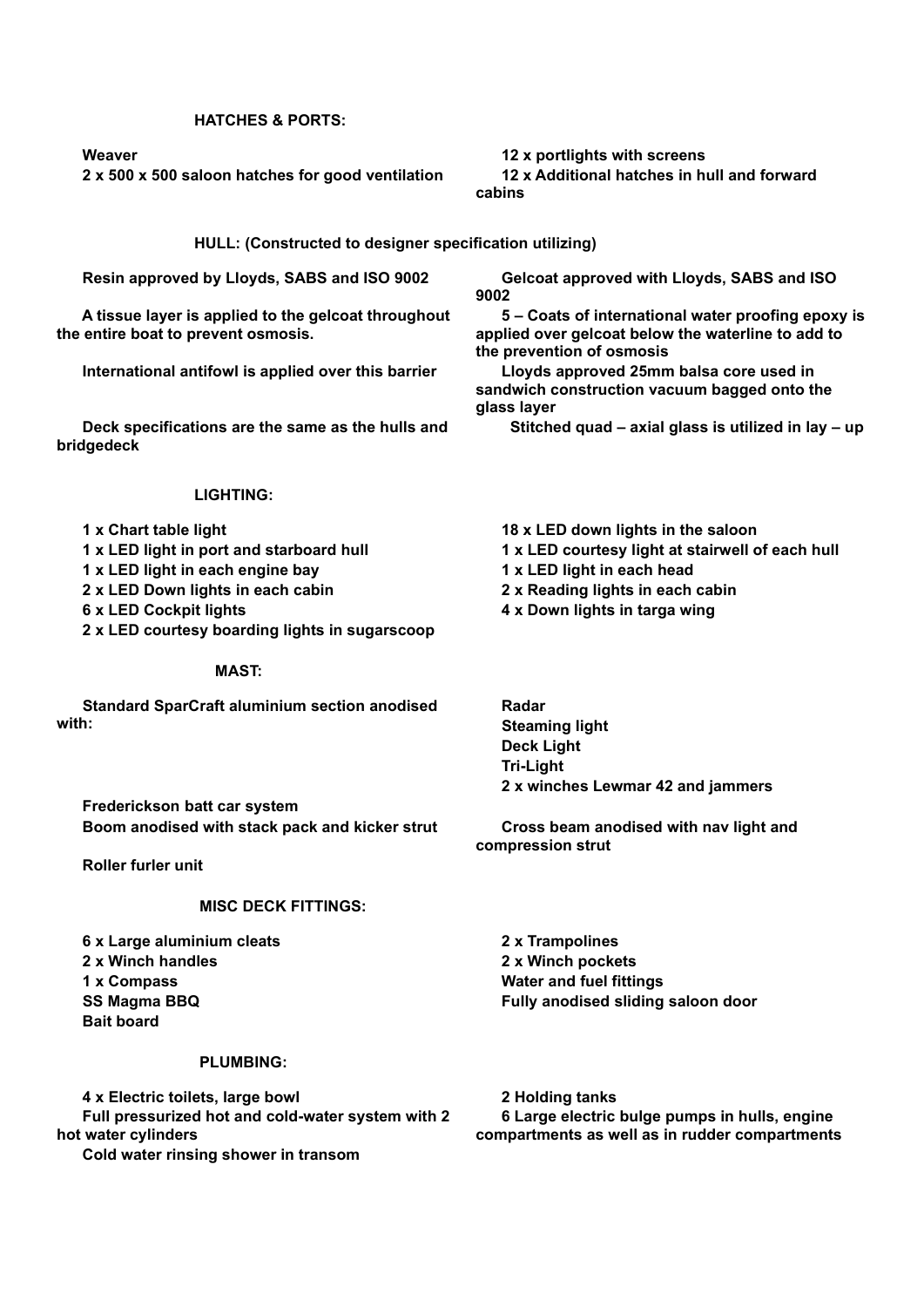## **RUNNING RIGGING:**

 **12mm Polyester braid main halyard 10mm Polyester braid topping lift 12mm Polyester braid genoa halyard 10mm Polyester braid roller furl line 14mm Polyester braid main sheet 12mm Polyester braid outhaul 14mm Polyester braid genoa sheet 14mm Polyester braid reefing lines x 2 14mm Polyester braid spinnaker halyard 10mm Polyester braid traveller line x 2**

## **SAILS:**

 **Rolly Tasker mainsail with battens (2013) Stackpack (2013)**

## **STAINLESS STEEL:**

 **2 x Stainless pulpits with seats 2 x Stainless pushpits 1 x Port and starboard stainless gate Double set of regular lifelines Handrails** on coachroof 1 x Fold up boarding ladder  **1 x Tender lift 2 x Chainplates 2 x Life ring holder 2 x Swim platform rails**

## **STEERING:**

• **Consists of a twin rudder system with stainless shafts connected by an adjustable stainless connection rod**

## **OTHER:**

 **6 Powder fire extinguishes 4-Man liferaft Ocean ISO NZYC Cat 1 (2019) EPIRB with GPS (2019) 10 life jackets Grab bag including flares 3.4-meter Aquapro Hypalon inflatable dinghy with centre console and 25hp Yamaha outboard (2007) Fully equipped galley (including stainless steel cookware, crockery set, cutlery set and assorted extras) (2019) Inbuilt computer with flat screen with 2 monitors Open CPM navigation with world maps Some boat spares (including filters, fan belts impellers etc.) Full medical kit Cat 1 (2019) Tools (various for maintenance) Variety of spare ropes and blocks**

**Extra: The 2 Volvo Penta D2-550 have done approx. 750hrs and are still under warranty Until (1000Hrs) The expiry date of this coverage is 6/12/2023 or whichever is sooner. Rigging was last inspected in June 2020.**

**Our yacht was built for the Miami Boat show 2004 purchased her in Miami in 2005. We have sailed her 65,00 nautical miles, to 35 different countries. We have had amazing adventures over this time but now we feel it is time to sell.** 

 **Rolly Tasker genoa with UV protection (2013) A symmetrical spinnaker. Yellow (2005) With sock and storage bag**

- 
- **Delron bearings are used on the rudder shafts and stainless-steel arms are connected to the Whitlock steering system via stainless cable and a stainless chain**

**Compass Water filter**